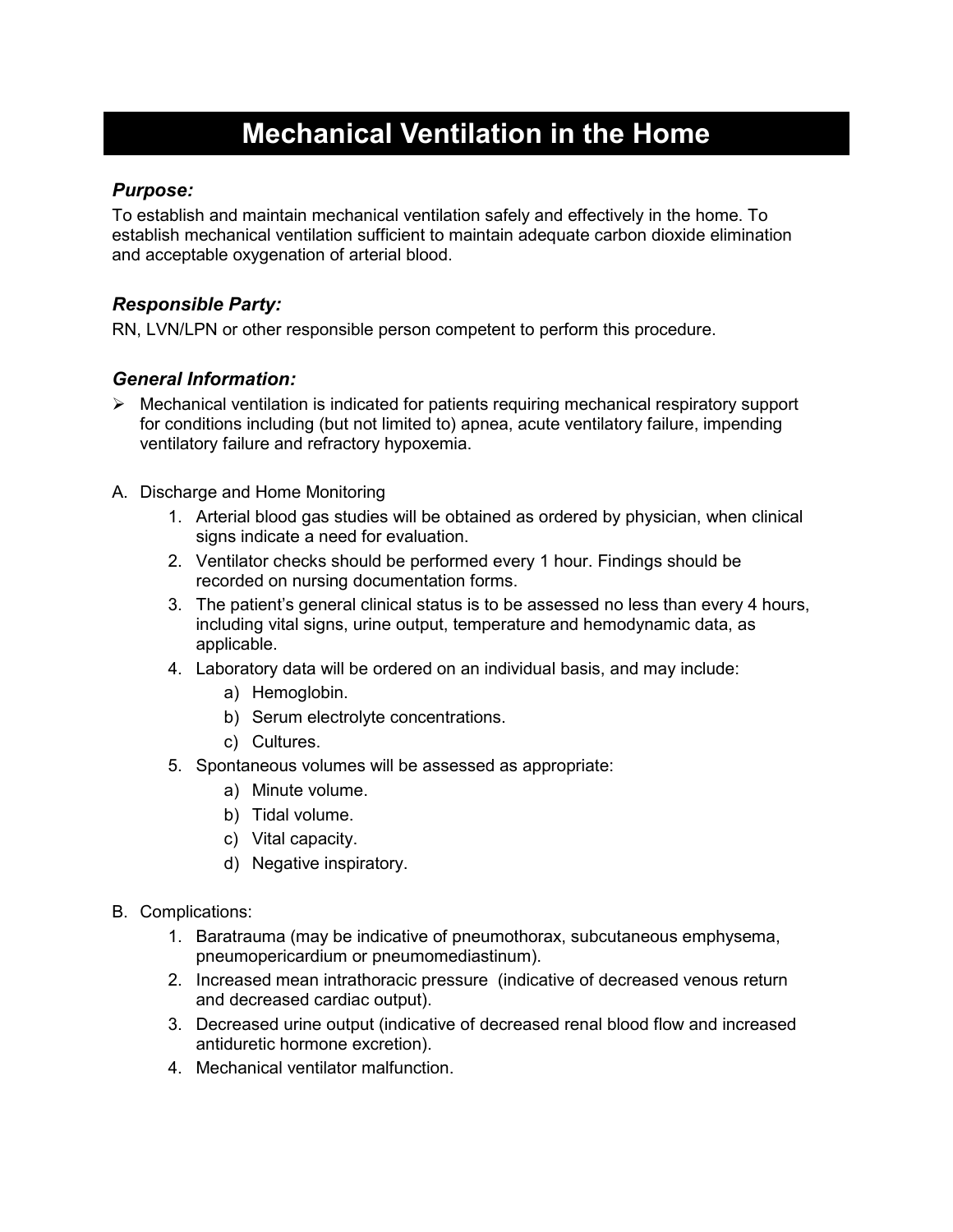#### *Equipment:*

- $\checkmark$  Appropriate ventilator.
- Oxygen source.
- Oxygen analyzer.
- $\checkmark$  Sterile distilled water.
- $\checkmark$  Humidifier.
- Adequate power source.
- $\checkmark$  Antimicrobial scrub.
- Gloves.

## *Procedure:*

- 1. Identify patient and explain procedure.
- 2. Wash hands thoroughly with antimicrobial scrub.
- 3. Assemble equipment. Pre-fill humidifier with distilled water (if applicable).
- 4. Read ventilator check-off tag to verify inspection of ventilator and completion of machine circuitry.

\_\_\_\_\_\_\_\_\_\_\_\_\_\_\_\_\_\_\_\_\_\_\_\_\_\_\_\_\_\_\_\_\_\_\_\_\_\_\_\_\_\_\_\_\_\_\_\_\_\_\_\_\_\_\_\_

- 5. Connect ventilator to power sources: oxygen source, electrical outlet, and compressed air outlet, if applicable.
- 6. Inspect integrity of circuit:
	- a) Turn pressure limit to maximum.
	- b) Set volume greater than 500cc.
	- c) Set peak flow at 40 L/min.
	- d) Occlude patient connector.
	- e) Press manual VT (tidal volume) button. (Note: Pressure alarm should go off, indicating that there are no leaks in circuit.)
- 7. Set ordered parameters:
	- Mode.
	- Tidal volume.
	- Rate.
	- Oxygen concentration.
- 8. Don gloves.
- 9. Connect ventilator to patient's artificial airway, and observe and assess patient for the following:
	- a) Rise and fall of chest.
	- b) Breathing pattern.
	- c) Breath sounds.
	- d) Vital signs.
- 10. Set and verify alarms limits:
	- a) If managing an LP-4 ventilator, ensure that pressure limit coincides with high pressure alarms, and use an external low pressure alarm.